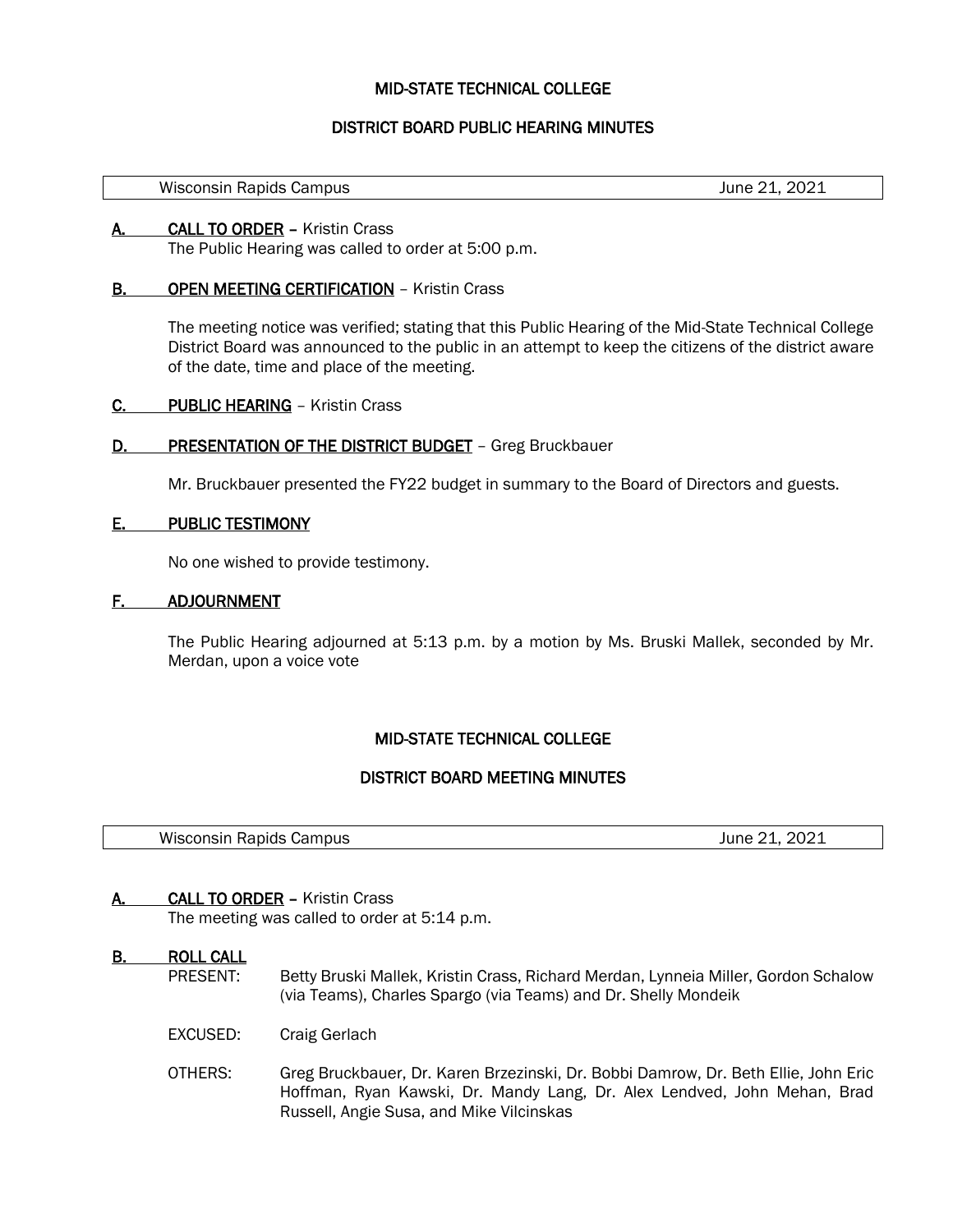## C. OPEN MEETING CERTIFICATION - Kristin Crass

The meeting notice was verified; stating that this meeting of the Mid-State Technical College District Board was announced to the public in an attempt to keep the citizens of the district aware of the date, time and place of the meeting.

## D. OPEN FORUM - Kristin Crass

The meeting was opened for comments from the audience. No one wished to address the Board.

#### E. APPROVAL OF MINUTES

Motion by Ms. Bruski Mallek, seconded by Mr. Merdan, upon a voice vote, unanimously approved minutes from the board meeting held May 17, 2021 as presented.

#### F. CONSENT AGENDA

Motion by Mr. Merdan, seconded by Mr. Spargo, upon a roll call vote, unanimously approved the following consent agenda items:

- 1. The district's bills for the month of May 2021 were presented in Exhibit B. These bills totaled \$1,051,879.78 of which \$572,752.74 represents operational expenditures and \$479,127.04 represents capital expenditures. The district's payroll for the month of May totaled \$1,452,525.96 plus \$6,785.69 for travel and miscellaneous reimbursements and \$642,470.27 in fringe benefits. The district's bills and payroll totaled \$3,153,661.70.
- 2. Entered into the following contracted service agreements:

| <b>Contracted Service:</b>               | Amount     |
|------------------------------------------|------------|
| <b>Standard Timing Model Assessments</b> | \$3,295.00 |
| Fire Alarm Systems Installation          | \$190.00   |
| <b>Grant Writing Training</b>            | \$480.27   |
| Heartsaver CPR AED                       | \$1,779.15 |
|                                          |            |

3. Approved the following procurement(s) for goods and services: No procurements requiring prior board approval were presented.

#### G. CHAIRPERSON'S REPORT – Kristin Crass

- 1. Board members were welcomed to the meeting. Craig Gerlach asked to be excused.
- 2. District Boards Association Summer Meeting will be held July 15-17 in the Mid-State District. Those interested in attending the in-service as well as Friday evening banquet should contact Ms. Susa to make proper arrangements.
- 3. ACCT Leadership Congress will be held October 13-16 in San Diego. Congress will focus on Advancing Diversity, Equity and Inclusion. Registration opens in May 2021. Those interested in attending should contact Ms. Susa to make arrangements.
- 4. Conversation was held regarding a Board Advance. Save Tuesday, September 28 additional details will be forthcoming.
- 5. Future meeting dates (times unless otherwise announced: MONTHLY MEETING Monday, July 12, 2021 Wisconsin Rapids Campus Committee-of-the-Whole: 4:30 p.m. Board Meeting: 4:40 p.m.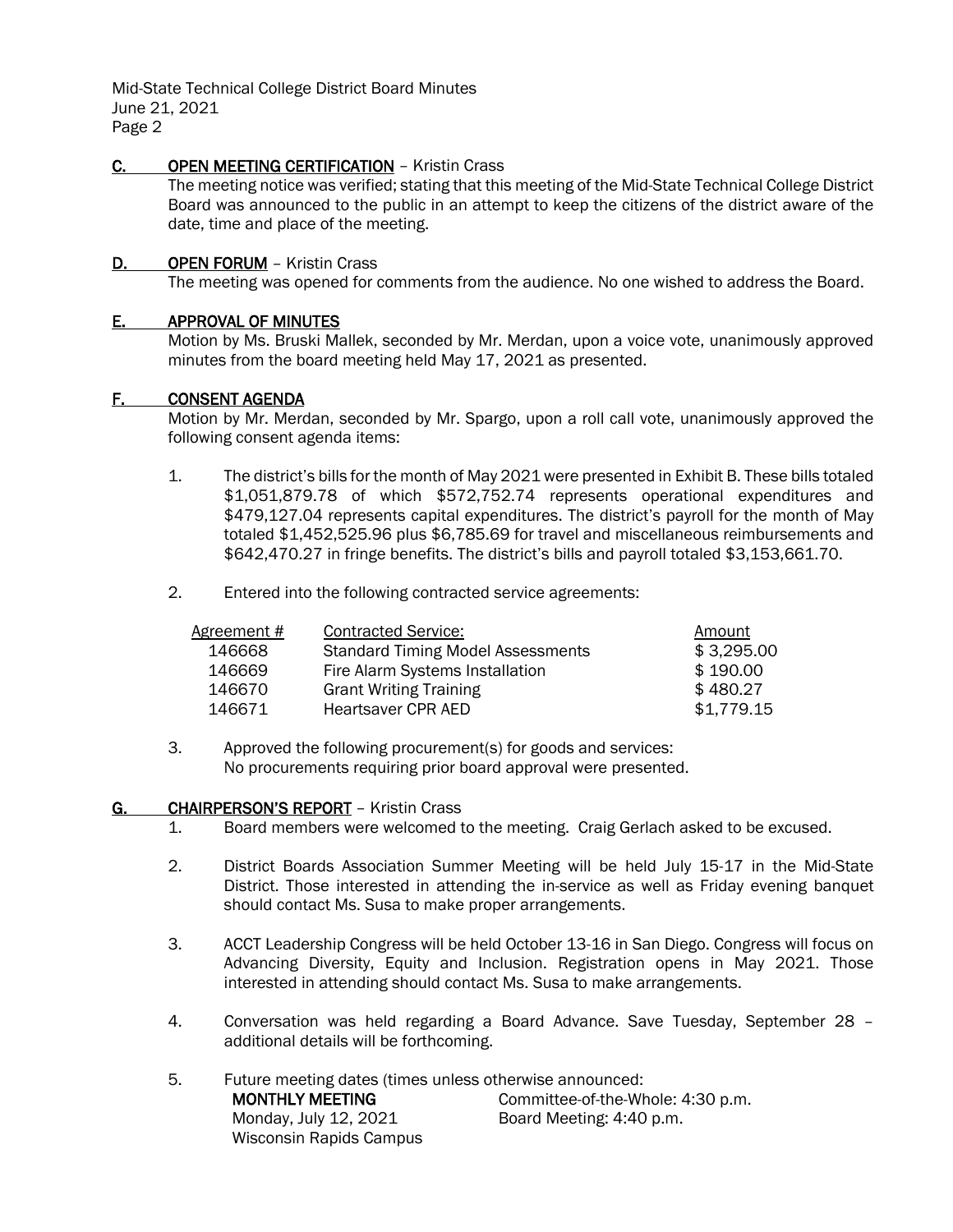#### H. PRESIDENT'S REPORT - Dr. Shelly Mondeik

- 1. Dr. Mondeik announced Mid-State's Employee Picnic will be held July 22 as part of Mid-State Night at the Rafters. Board members are invited to attend. Mid-State also recently hosted a K-12 Administrators Breakfast that was well attended and informative.
- 2. Mid-State continues to partner throughout the district for instruction; the recently announced Wood County Jail/Sheriff's Department will host classrooms providing instructional opportunities.
- 3. The WTCS Board Meeting was held May 18. State Budget requests continues to be a discussion topic.
- 4. The Presidents Association met in June, concluding Dr. Mondeik's term as President of the Presidents Association. At the June meeting, four retiring College Presidents were recognized for their time serving the WTCS. Dr. Roger Stanford of Western Technical College will serve as the new Presidents Association President.

#### I. COMMITTEE REPORTS

- 1. FINANCE & INFRASTRUCTURE COMMITTEE Charles Spargo
	- a. TREASURER'S REPORT: No questions or concerns resulted from review of the Treasurer's Report.
	- b. RESOLUTION AWARDING THE SALE OF UP TO \$4,000,000 GENERAL OBLIGATION PROMISSORY NOTES, SERIES 2021A (Exhibit F): A negotiated offer for the award of \$4,000,000 General Obligation Promissory Notes and sale of these tax supported notes was presented by John Mehan of Robert W. Baird, Inc. Mid-State remains at a AA1 Moody rating.

Motion by Mr. Spargo, seconded by Mr. Merdan, upon a roll call vote, unanimously approved the following Resolution Awarding The Sale Of Up To \$4,000,000 General Obligation Promissory Notes, Series 2021A:

WHEREAS, on May 17, 2021, the District Board of the Mid-State Technical College District, Adams, Clark, Jackson, Juneau, Marathon, Portage, Waushara and Wood Counties, Wisconsin (the "District") adopted a resolution (the "Authorizing Resolution") which authorized the issuance of general obligation promissory notes in the amount of \$1,454,900 for the public purpose of paying the cost of building remodeling and improvement projects; in the amount of \$2,435,025 for the public purpose of paying the cost of acquiring movable equipment; and in the amount of \$110,075 for the public purpose of paying the cost of site improvements (collectively, the "Project");

WHEREAS, the District caused Notices to Electors to be published in the Marshfield News Herald on May 20, 2021 giving notice of adoption of the Authorizing Resolution, identifying where and when the Authorizing Resolution could be inspected, and advising electors of their right to petition for a referendum on the question of the issuance of general obligation promissory notes to finance building remodeling and improvement projects and acquiring movable equipment;

WHEREAS, no petition for referendum has been filed with the District and the time to file such a petition expires on June 21, 2021;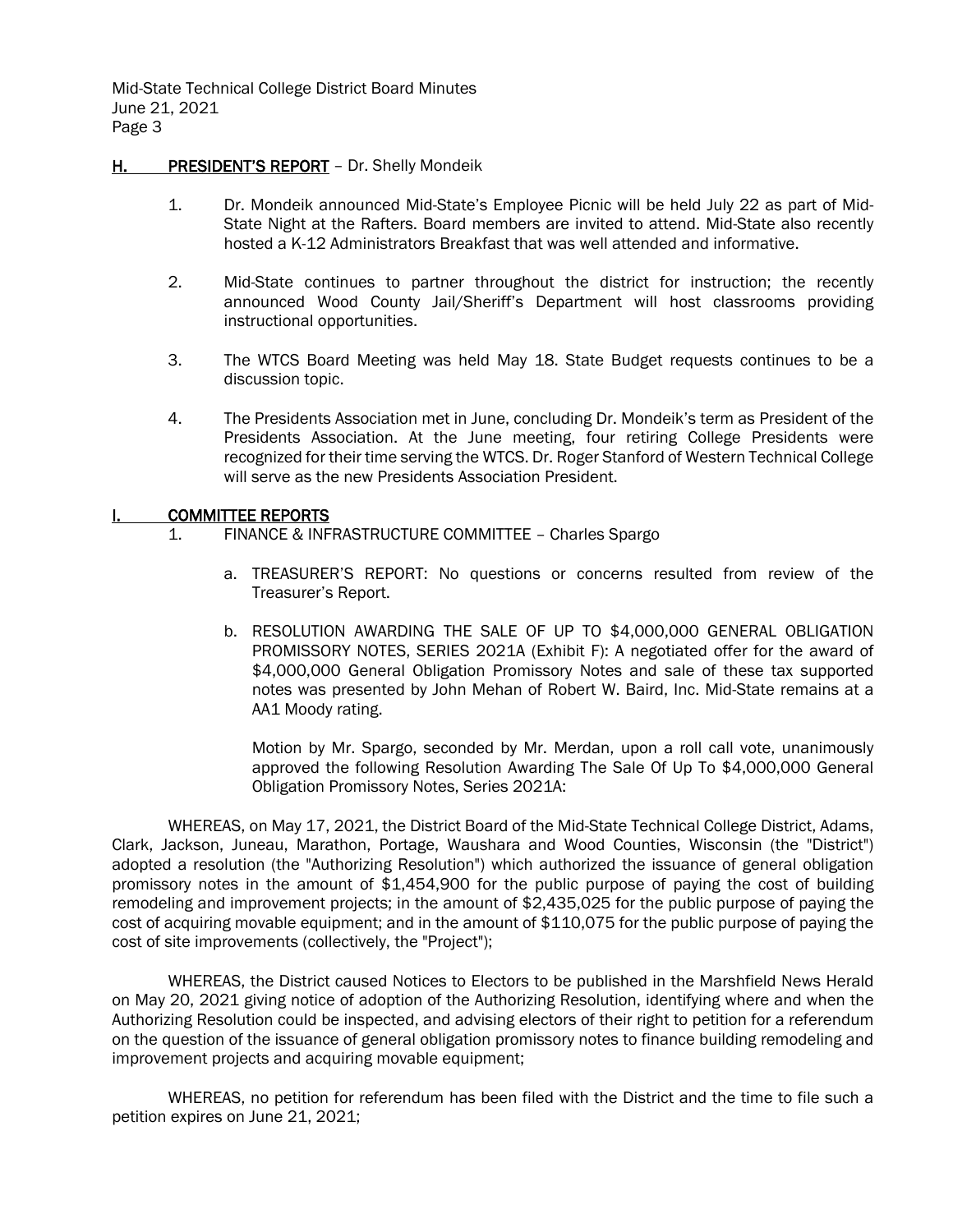WHEREAS, the District Board hereby finds and determines that the Project is within the District's power to undertake and therefore serves a "public purpose" as that term is defined in Section 67.04(1)(b), Wisconsin Statutes;

WHEREAS, the District is authorized by the provisions of Section 67.12(12), Wisconsin Statutes, to borrow money and issue its general obligation promissory notes (the "Notes") for such public purposes; and

WHEREAS, it is the finding of the District Board that it is necessary, desirable and in the best interest of the District to sell the Notes to Robert W. Baird & Co. Incorporated (the "Purchaser"), pursuant to the terms and conditions of its note purchase proposal attached hereto as Exhibit A and incorporated herein by this reference (the "Proposal").

NOW, THEREFORE, BE IT RESOLVED by the District Board of the District that:

Section 1. Sale of the Notes. For the purpose of paying the cost of the Project, there shall be borrowed pursuant to Section 67.12(12), Wisconsin Statutes, the principal sum of FOUR MILLION DOLLARS (\$4,000,000) from the Purchaser in accordance with the terms and conditions of the Proposal. The Proposal is hereby accepted and the Chairperson and Secretary or other appropriate officers of the District are authorized and directed to execute an acceptance of the Proposal on behalf of the District (subject to the condition that no valid petition for referendum is filed by June 21, 2021). To evidence the obligation of the District, the Chairperson and Secretary are hereby authorized, empowered and directed to make, execute, issue and sell to the Purchaser for, on behalf of and in the name of the District, the Notes aggregating the principal amount of FOUR MILLION DOLLARS (\$4,000,000) for the sum set forth on the Proposal, plus accrued interest to the date of delivery.

Section 2. Terms of the Notes. The Notes shall be designated "General Obligation Promissory Notes, Series 2021A"; shall be issued in the aggregate principal amount of \$4,000,000; shall be dated July 22, 2021; shall be in the denomination of \$5,000 or any integral multiple thereof; shall be numbered R-1 and upward; and shall bear interest at the rates per annum and mature on March 1 of each year, in the years and principal amounts as set forth on the Pricing Summary attached hereto as Exhibit B-1 and incorporated herein by this reference. Interest shall be payable semi-annually on March 1 and September 1 of each year commencing on September 1, 2021. Interest shall be computed upon the basis of a 360-day year of twelve 30- day months and will be rounded pursuant to the rules of the Municipal Securities Rulemaking Board. The schedule of principal and interest payments due on the Notes is set forth on the Debt Service Schedule attached hereto as Exhibit B-2 and incorporated herein by this reference (the "Schedule").

Section 3. Redemption Provisions. The Notes maturing on March 1, 2028 and thereafter are subject to redemption prior to maturity, at the option of the District, on March 1, 2027 or on any date thereafter. Said Notes are redeemable as a whole or in part, and if in part, from maturities selected by the District, and within each maturity by lot (as selected by the Depository), at the principal amount thereof, plus accrued interest to the date of redemption. [If the Proposal specifies that any of the Notes are subject to mandatory redemption, the terms of such mandatory redemption shall be set forth on an attachment hereto as Exhibit MRP and incorporated herein by this reference. Upon the optional redemption of any of the Notes subject to mandatory redemption, the principal amount of such Notes so redeemed shall be credited against the mandatory redemption payments established in Exhibit MRP for such Notes in such manner as the District shall direct.]

Section 4. Form of the Notes. The Notes shall be issued in registered form and shall be executed and delivered in substantially the form attached hereto as Exhibit C and incorporated herein by this reference.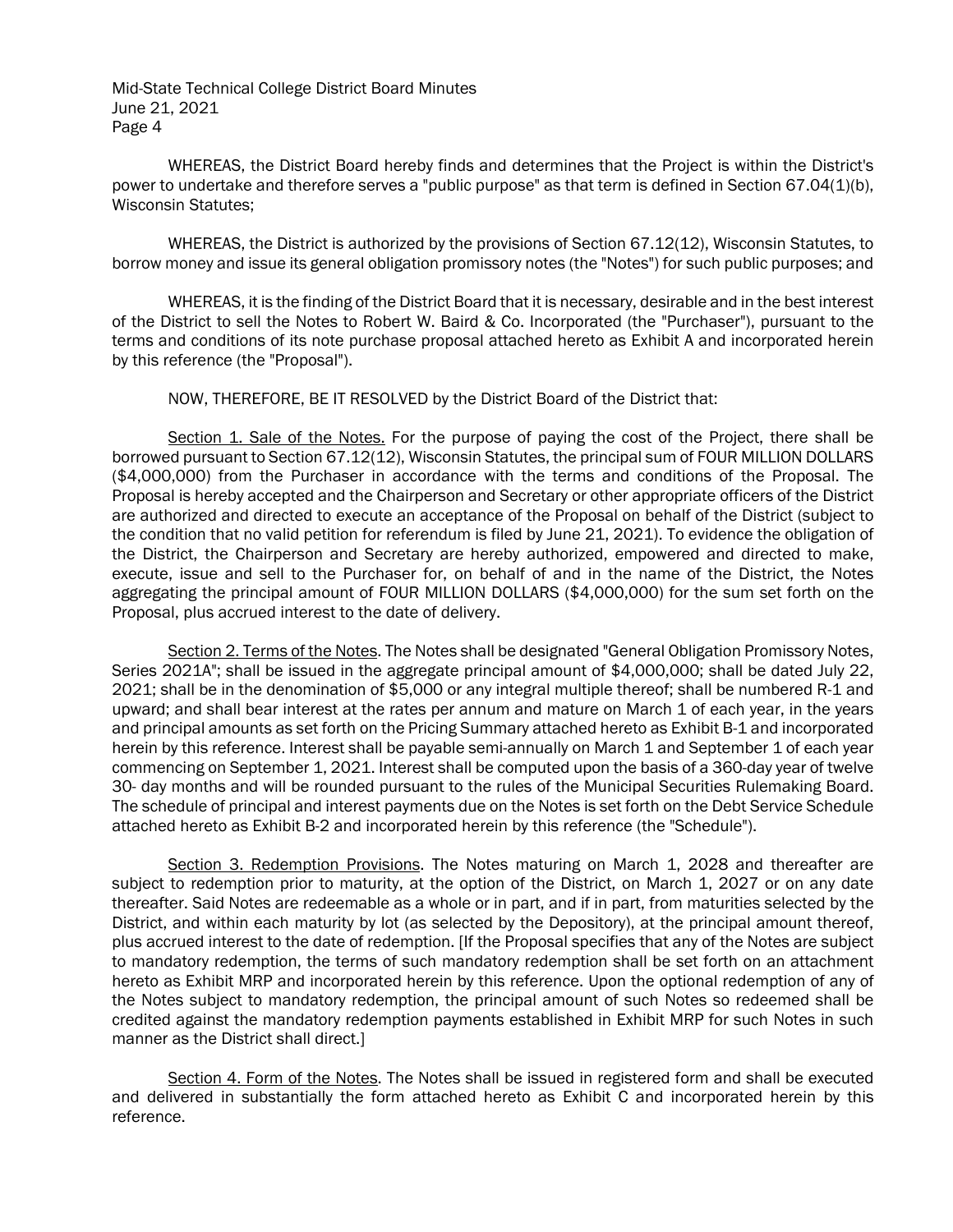Section 5. Tax Provisions.

- (A) Direct Annual Irrepealable Tax Levy. For the purpose of paying the principal of and interest on the Notes as the same becomes due, the full faith, credit and resources of the District are hereby irrevocably pledged, and there is hereby levied upon all of the taxable property of the District a direct annual irrepealable tax in the years 2021 through 2030 for the payments due in the years 2021 through 2031 in the amounts set forth on the Schedule. The amount of tax levied in the year 2021 shall be the total amount of debt service due on the Notes in the years 2021 and 2022; provided that the amount of such tax carried onto the tax rolls shall be abated by any amounts appropriated pursuant to subsection (D) below which are applied to payment of interest on the Notes in the year 2021.
- (B) Tax Collection. So long as any part of the principal of or interest on the Notes remains unpaid, the District shall be and continue without power to repeal such levy or obstruct the collection of said tax until all such payments have been made or provided for. After the issuance of the Notes, said tax shall be, from year to year, carried onto the tax roll of the District and collected in addition to all other taxes and in the same manner and at the same time as other taxes of the District for said years are collected, except that the amount of tax carried onto the tax roll may be reduced in any year by the amount of any surplus money in the Debt Service Fund Account created below.
- (C) Additional Funds. If at any time there shall be on hand insufficient funds from the aforesaid tax levy to meet principal and/or interest payments on said Notes when due, the requisite amounts shall be paid from other funds of the District then available, which sums shall be replaced upon the collection of the taxes herein levied.
- (D) Appropriation. The District hereby appropriates from taxes levied in anticipation of the issuance of the Notes, proceeds of the Notes or other funds of the District on hand a sum sufficient to be irrevocably deposited in the segregated Debt Service Fund Account created below and used to pay debt service on the Notes coming due in 2021 as set forth on the Schedule.

#### Section 6. Segregated Debt Service Fund Account.

(A) Creation and Deposits. There shall be and there hereby is established in the treasury of the District, if one has not already been created, a debt service fund, separate and distinct from every other fund, which shall be maintained in accordance with generally accepted accounting principles. Debt service or sinking funds established for obligations previously issued by the District may be considered as separate and distinct accounts within the debt service fund.

Within the debt service fund, there hereby is established a separate and distinct account designated as the "Debt Service Fund Account for General Obligation Promissory Notes, Series 2021A" (the "Debt Service Fund Account") and such account shall be maintained until the indebtedness evidenced by the Notes is fully paid or otherwise extinguished. There shall be deposited into the Debt Service Fund Account (i) all accrued interest received by the District at the time of delivery of and payment for the Notes; (ii) any premium which may be received by the District above the par value of the Notes and accrued interest thereon; (iii) all money raised by the taxes herein levied and any amounts appropriated for the specific purpose of meeting principal of and interest on the Notes when due; (iv) such other sums as may be necessary at any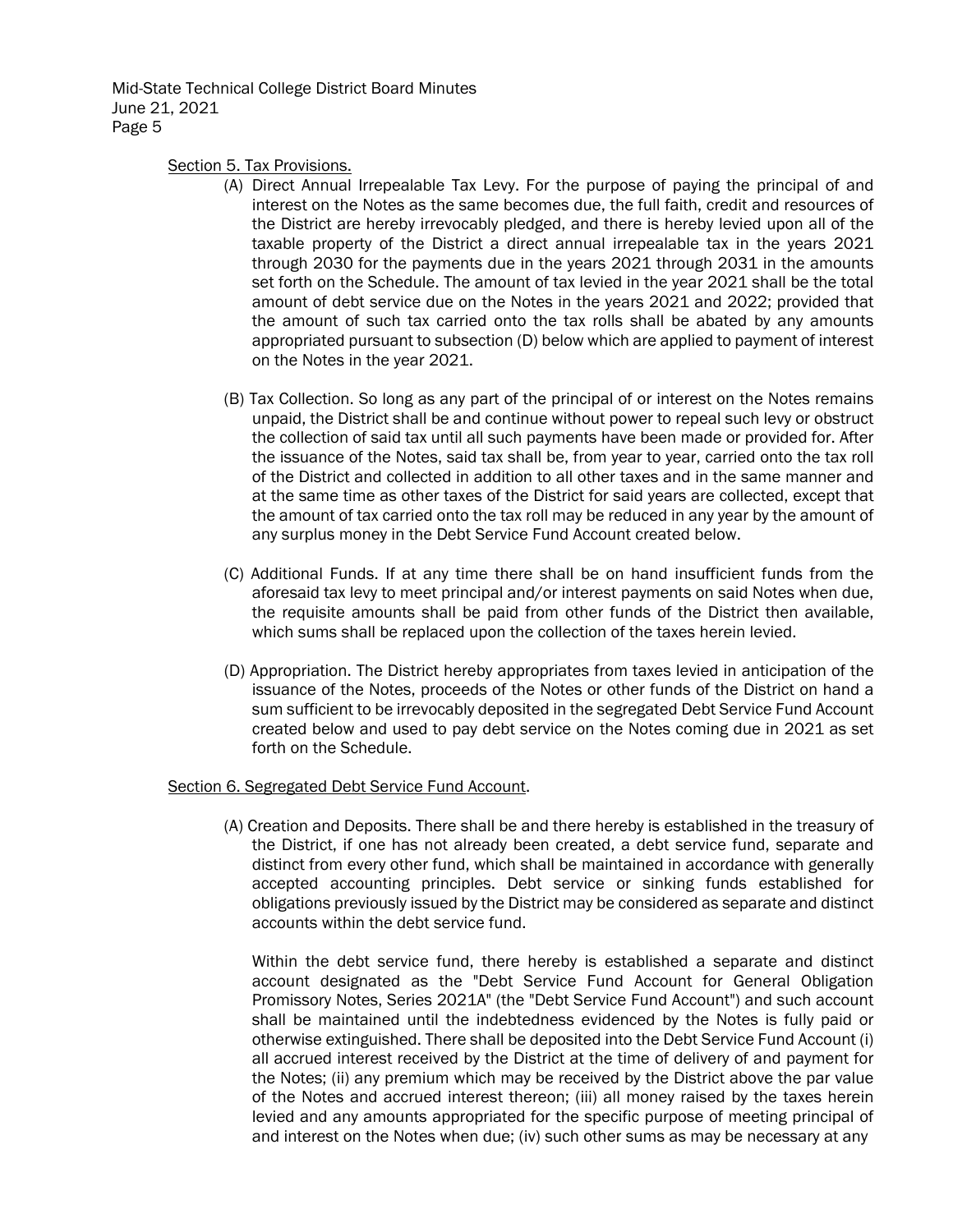> time to pay principal of and interest on the Notes when due; (v) surplus monies in the Borrowed Money Fund as specified below; and (vi) such further deposits as may be required by

Section 67.11, Wisconsin Statutes.

- (B) Use and Investment. No money shall be withdrawn from the Debt Service Fund Account and appropriated for any purpose other than the payment of principal of and interest on the Notes until all such principal and interest has been paid in full and the Notes canceled; provided (i) the funds to provide for each payment of principal of and interest on the Notes prior to the scheduled receipt of taxes from the next succeeding tax collection may be invested in direct obligations of the United States of America maturing in time to make such payments when they are due or in other investments permitted by law; and (ii) any funds over and above the amount of such principal and interest payments on the Notes may be used to reduce the next succeeding tax levy, or may, at the option of the District, be invested by purchasing the Notes as permitted by and subject to Section 67.11(2)(a), Wisconsin Statutes, or in permitted municipal investments under the pertinent provisions of the Wisconsin Statutes ("Permitted Investments"), which investments shall continue to be a part of the Debt Service Fund Account. Any investment of the Debt Service Fund Account shall at all times conform with the provisions of the Internal Revenue Code of 1986, as amended (the "Code") and any applicable Treasury Regulations (the "Regulations").
- (C) Remaining Monies. When all of the Notes have been paid in full and canceled, and all Permitted Investments disposed of, any money remaining in the Debt Service Fund Account shall be transferred and deposited in the general fund of the District, unless the District Board directs otherwise.

Section 7. Proceeds of the Notes; Segregated Borrowed Money Fund. The proceeds of the Notes (the "Note Proceeds") (other than any premium and accrued interest which must be paid at the time of the delivery of the Notes into the Debt Service Fund Account created above) shall be deposited into a special fund (the "Borrowed Money Fund") separate and distinct from all other funds of the District and disbursed solely for the purpose or purposes for which borrowed. Monies in the Borrowed Money Fund may be temporarily invested in Permitted Investments. Any monies, including any income from Permitted Investments, remaining in the Borrowed Money Fund after the purpose or purposes for which the Notes have been issued have been accomplished, and, at any time, any monies as are not needed and which obviously thereafter cannot be needed for such purpose(s) shall be deposited in the Debt Service Fund Account.

Section 8. No Arbitrage. All investments made pursuant to this Resolution shall be Permitted Investments, but no such investment shall be made in such a manner as would cause the Notes to be "arbitrage bonds" within the meaning of Section 148 of the Code or the Regulations and an officer of the District, charged with the responsibility for issuing the Notes, shall certify as to facts, estimates, circumstances and reasonable expectations in existence on the date of delivery of the Notes to the Purchaser which will permit the conclusion that the Notes are not "arbitrage bonds," within the meaning of the Code or Regulations.

Section 9. Compliance with Federal Tax Laws. (a) The District represents and covenants that the projects financed by the Notes and the ownership, management and use of the projects will not cause the Notes to be "private activity bonds" within the meaning of Section 141 of the Code. The District further covenants that it shall comply with the provisions of the Code to the extent necessary to maintain the taxexempt status of the interest on the Notes including, if applicable, the rebate requirements of Section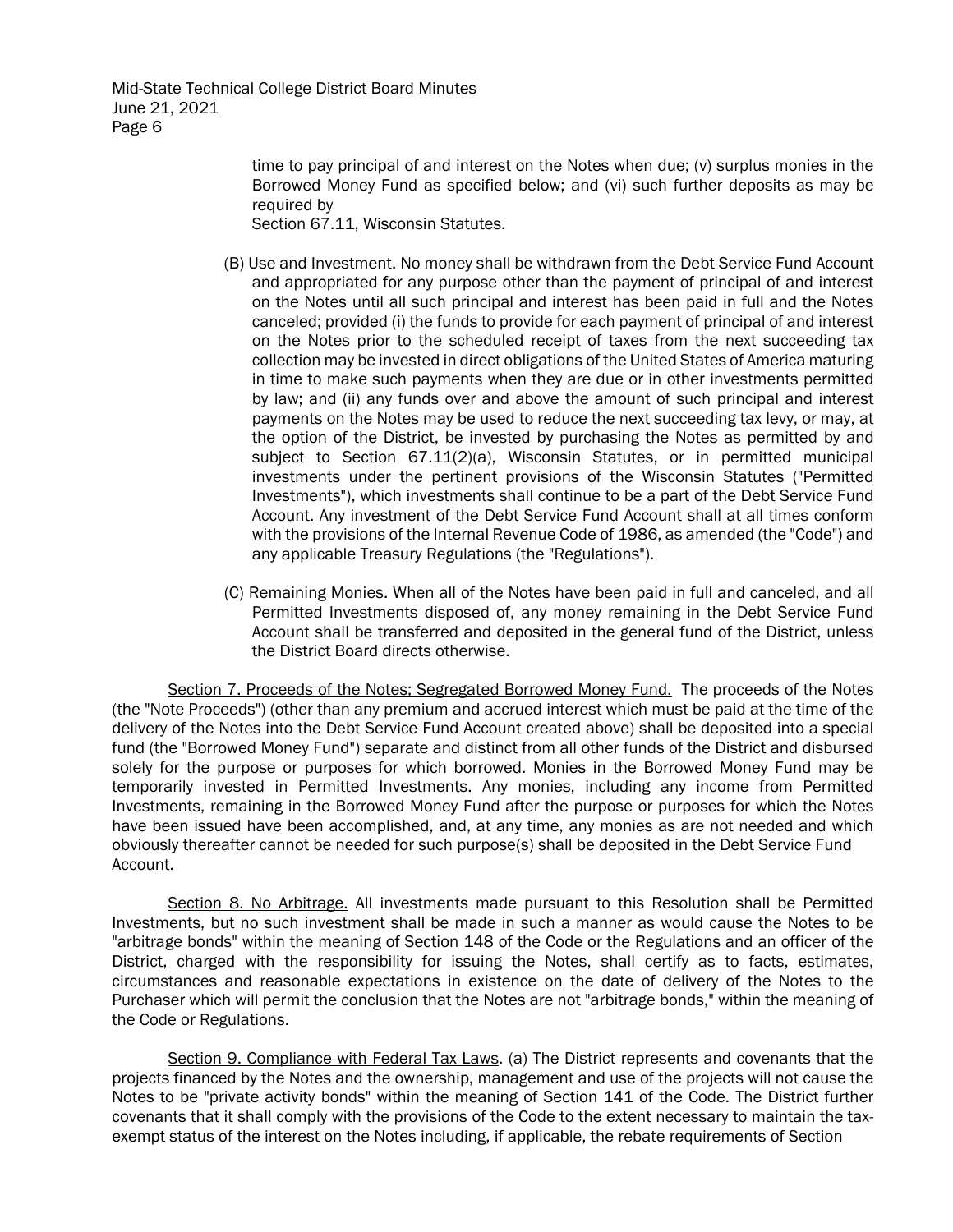148(f) of the Code. The District further covenants that it will not take any action, omit to take any action or permit the taking or omission of any action within its control (including, without limitation, making or permitting any use of the proceeds of the Notes) if taking, permitting or omitting to take such action would cause any of the Notes to be an arbitrage bond or a private activity bond within the meaning of the Code or would otherwise cause interest on the Notes to be included in the gross income of the recipients thereof for federal income tax purposes. The Secretary or other officer of the District charged with the responsibility of issuing the Notes shall provide an appropriate certificate of the District certifying that the District can and covenanting that it will comply with the provisions of the Code and Regulations. (b) The District also covenants to use its best efforts to meet the requirements and restrictions of any different or additional federal legislation which may be made applicable to the Notes provided that in meeting such requirements the District will do so only to the extent consistent with the proceedings authorizing the Notes and the laws of the State of Wisconsin and to the extent that there is a reasonable period of time in which to comply.

Section 10. Designation as Qualified Tax-Exempt Obligations. The Notes are hereby designated as "qualified tax-exempt obligations" for purposes of Section 265 of the Code, relating to the ability of financial institutions to deduct from income for federal income tax purposes, interest expense that is allocable to carrying and acquiring tax-exempt obligations.

Section 11. Execution of the Notes; Closing; Professional Services. The Notes shall be issued in printed form, executed on behalf of the District by the manual or facsimile signatures of the Chairperson and Secretary, authenticated, if required, by the Fiscal Agent (defined below), sealed with its official or corporate seal, if any, or a facsimile thereof, and delivered to the Purchaser upon payment to the District of the purchase price thereof, plus accrued interest to the date of delivery (the "Closing"). The facsimile signature of either of the officers executing the Notes may be imprinted on the Notes in lieu of the manual signature of the officer but, unless the District has contracted with a fiscal agent to authenticate the Notes, at least one of the signatures appearing on each Note shall be a manual signature. In the event that either of the officers whose signatures appear on the Notes shall cease to be such officers before the Closing, such signatures shall, nevertheless, be valid and sufficient for all purposes to the same extent as if they had remained in office until the Closing. The aforesaid officers are hereby authorized and directed to do all acts and execute and deliver the Notes and all such documents, certificates and acknowledgements as may be necessary and convenient to effectuate the Closing. The District hereby authorizes the officers and agents of the District to enter into, on its behalf, agreements and contracts in conjunction with the Notes, including but not limited to agreements and contracts for legal, trust, fiscal agency, disclosure and continuing disclosure, and rebate calculation services. Any such contract heretofore entered into in conjunction with the issuance of the Notes is hereby ratified and approved in all respects.

Section 12. Payment of the Notes; Fiscal Agent. The principal of and interest on the Notes shall be paid by Associated Trust Company, National Association, Green Bay, Wisconsin, which is hereby appointed as the District's registrar and fiscal agent pursuant to the provisions of Section 67.10(2), Wisconsin Statutes (the "Fiscal Agent"). The District hereby authorizes the Chairperson and Secretary or other appropriate officers of the District to enter into a Fiscal Agency Agreement between the District and the Fiscal Agent. Such contract may provide, among other things, for the performance by the Fiscal Agent of the functions listed in Wis. Stats. Sec. 67.10(2)(a) to (j), where applicable, with respect to the Notes.

Section 13. Persons Treated as Owners; Transfer of Notes. The District shall cause books for the registration and for the transfer of the Notes to be kept by the Fiscal Agent. The person in whose name any Note shall be registered shall be deemed and regarded as the absolute owner thereof for all purposes and payment of either principal or interest on any Note shall be made only to the registered owner thereof. All such payments shall be valid and effectual to satisfy and discharge the liability upon such Note to the extent of the sum or sums so paid. Any Note may be transferred by the registered owner thereof by surrender of the Note at the office of the Fiscal Agent, duly endorsed for the transfer or accompanied by an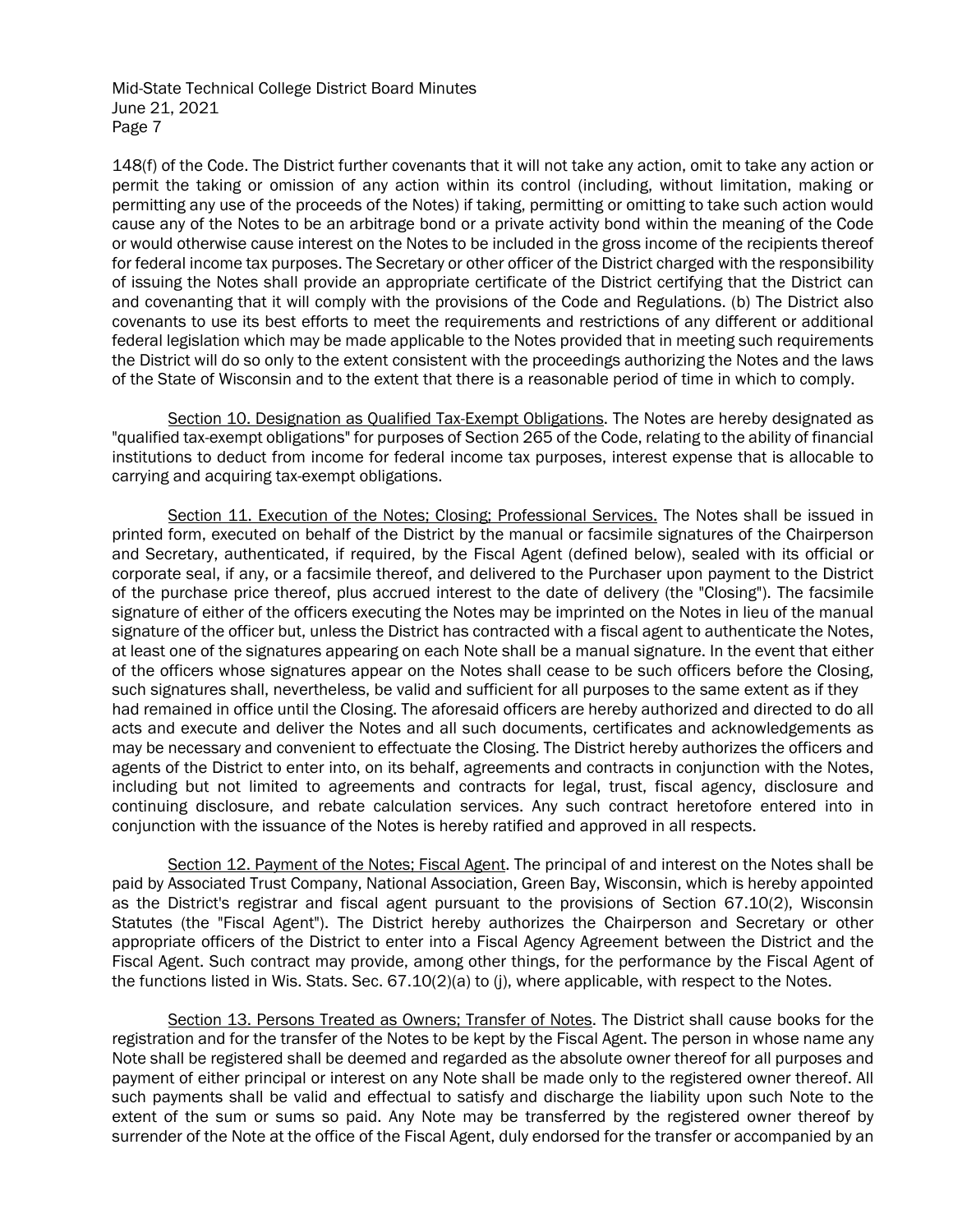assignment duly executed by the registered owner or his attorney duly authorized in writing. Upon such transfer, the Chairperson and Secretary shall execute and deliver in the name of the transferee or transferees a new Note or Notes of a like aggregate principal amount, series and maturity and the Fiscal Agent shall record the name of each transferee in the registration book. No registration shall be made to bearer. The Fiscal Agent shall cancel any Note surrendered for transfer. The District shall cooperate in any such transfer, and the Chairperson and Secretary are authorized to execute any new Note or Notes necessary to effect any such transfer.

Section 14. Record Date. The 15th day of the calendar month next preceding each interest payment date shall be the record date for the Notes (the "Record Date"). Payment of interest on the Notes on any interest payment date shall be made to the registered owners of the Notes as they appear on the registration book of the District at the close of business on the Record Date.

Section 15. Utilization of The Depository Trust Company Book-Entry-Only System. In order to make the Notes eligible for the services provided by The Depository Trust Company, New York, New York ("DTC"), the District agrees to the applicable provisions set forth in the Blanket Issuer Letter of Representations, which the Secretary or other authorized representative of the District is authorized and directed to execute and deliver to DTC on behalf of the District to the extent an effective Blanket Issuer Letter of Representations is not presently on file in the District office.

Section 16. Official Statement. The District Board hereby approves the Preliminary Official Statement with respect to the Notes and deems the Preliminary Official Statement as "final" as of its date for purposes of SEC Rule 15c2-12 promulgated by the Securities and Exchange Commission pursuant to the Securities and Exchange Act of 1934 (the "Rule"). All actions taken by officers of the District in connection with the preparation of such Preliminary Official Statement and any addenda to it or final Official Statement are hereby ratified and approved. In connection with the Closing, the appropriate District official shall certify the Preliminary Official Statement and any addenda or final Official Statement. The Secretary shall cause copies of the Preliminary Official Statement and any addenda or final Official Statement to be distributed to the Purchaser.

Section 17. Undertaking to Provide Continuing Disclosure. The District hereby covenants and agrees, for the benefit of the owners of the Notes, to enter into a written undertaking (the "Undertaking") if required by the Rule to provide continuing disclosure of certain financial information and operating data and timely notices of the occurrence of certain events in accordance with the Rule. The Undertaking shall be enforceable by the owners of the Notes or by the Purchaser on behalf of such owners (provided that the rights of the owners and the Purchaser to enforce the Undertaking shall be limited to a right to obtain specific performance of the obligations thereunder and any failure by the District to comply with the provisions of the Undertaking shall not be an event of default with respect to the Notes). To the extent required under the Rule, the Chairperson and Secretary, or other officer of the District charged with the responsibility for issuing the Notes, shall provide a Continuing Disclosure Certificate for inclusion in the transcript of proceedings, setting forth the details and terms of the District's Undertaking.

Section 18. Record Book. The Secretary shall provide and keep the transcript of proceedings as a separate record book (the "Record Book") and shall record a full and correct statement of every step or proceeding had or taken in the course of authorizing and issuing the Notes in the Record Book.

Section 19. Bond Insurance. If the Purchaser determines to obtain municipal bond insurance with respect to the Notes, the officers of the District are authorized to take all actions necessary to obtain such municipal bond insurance. The Chairperson and Secretary are authorized to agree to such additional provisions as the bond insurer may reasonably request and which are acceptable to the Chairperson and Secretary including provisions regarding restrictions on investment of Note proceeds, the payment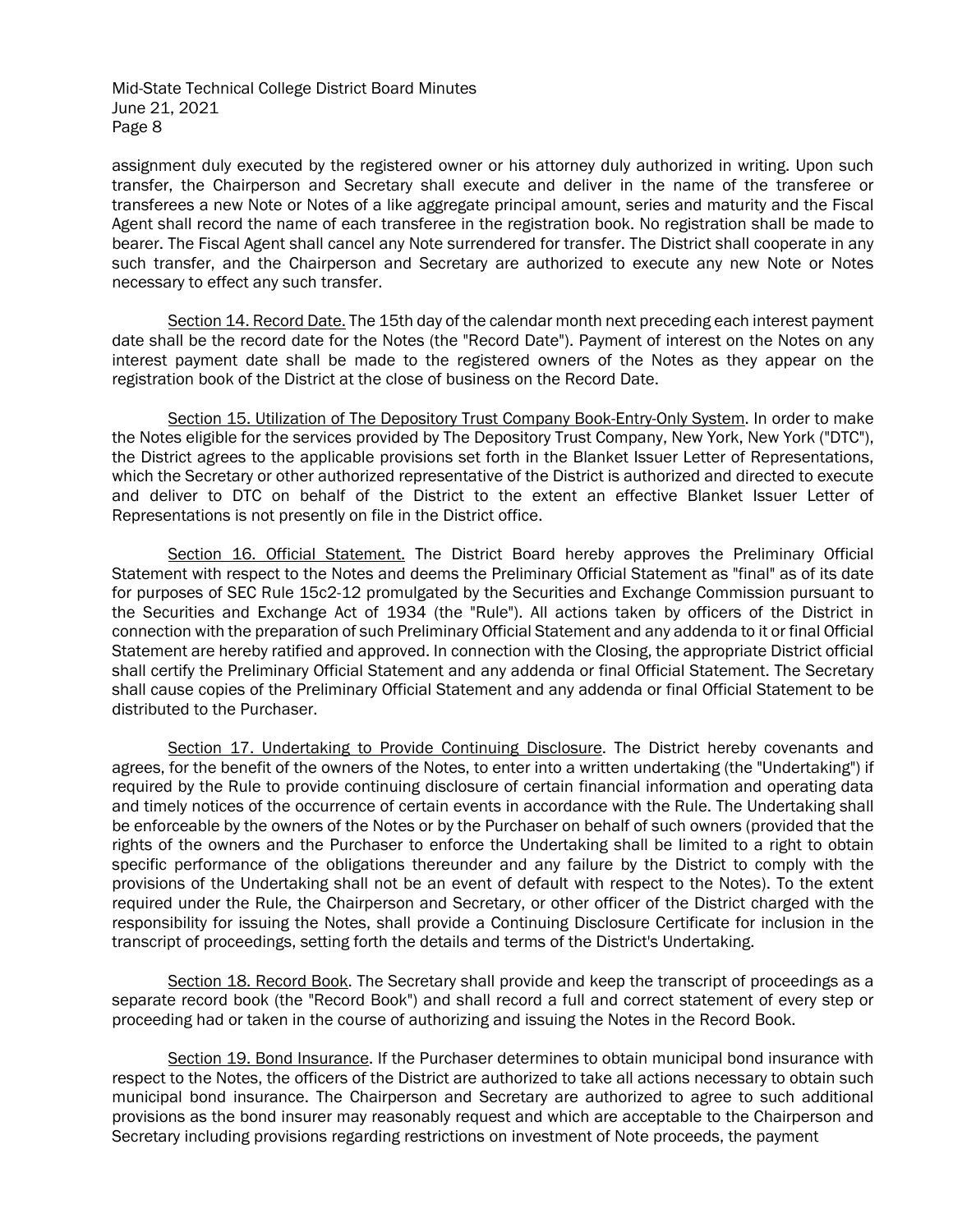procedure under the municipal bond insurance policy, the rights of the bond insurer in the event of default and payment of the Notes by the bond insurer and notices to be given to the bond insurer. In addition, any reference required by the bond insurer to the municipal bond insurance policy shall be made in the form of Note provided herein.

Section 20. Conflicting Resolutions; Severability; Effective Date. All prior resolutions, rules or other actions of the District Board or any parts thereof in conflict with the provisions hereof shall be, and the same are, hereby rescinded insofar as the same may so conflict. In the event that any one or more provisions hereof shall for any reason be held to be illegal or invalid, such illegality or invalidity shall not affect any other provisions hereof. The foregoing shall take effect immediately upon adoption and approval in the manner provided by law.

Adopted, approved and recorded June 21, 2021.

c. 2021-2022 BUDGET ADOPTION (Exhibit G): The proposed 2021-2022 (FY22) budget was reviewed by the Committee during a special meeting on May 6 and subsequently presented to the full Board on May 17. The Board authorized administration to publish the budget and provide notice of a Public Hearing. Publication occurred in accordance with WTCS requirements as a Class 1 Legal Notice. An official budget booklet containing detailed was distributed in hard copy prior to the May meeting. The public hearing took place prior to this meeting.

Motion by Mr. Spargo, seconded by Ms. Bruski Mallek, upon a roll call vote, unanimously approved adoption of the 2021-2022 Budget as presented in the following 2021-22 Budget Resolution:

WHEREAS, Mid-State Technical College prepared a budget for the 2021-22 fiscal year, necessary to provide educational services to the citizens, industries and communities within the College's boundaries; and

WHEREAS, the outstanding indebtedness of the College, as of July 1, 2021, consists of \$27,735,000 in promissory notes and \$990,000 in general obligation bonds;

WHEREAS, the anticipated revenues for the 2021-22 budget consist of \$14,201,579 from Local Government, \$15,535,157 from State Aids, \$7,006,365 from Student Fees, \$9,639,323 from Institutional Sources, and \$5,642,563 from the Federal Government; and

WHEREAS, other funding sources for the 2021-22 budget consist of \$5,000,000 in proceeds from long-term debt; and

WHEREAS, the estimated retained earnings and fund balances as of July 1, 2021, consist of \$10,159,593 in the General Fund, \$61,295 in the Special Revenue Fund - Operational, \$7,328,476 in the Special Revenue Fund – Non-Aidable, \$623,752 in the Debt Service Fund, \$718,802 in the Capital Projects Fund, \$1,278,910 in the Enterprise Fund, and \$2,277,647 in the Internal Service Fund;

NOW, THEREFORE, BE IT RESOLVED by the Mid-State Technical College Board to approve the appropriations for the 2021-22 budget consisting of the following fund types and functions: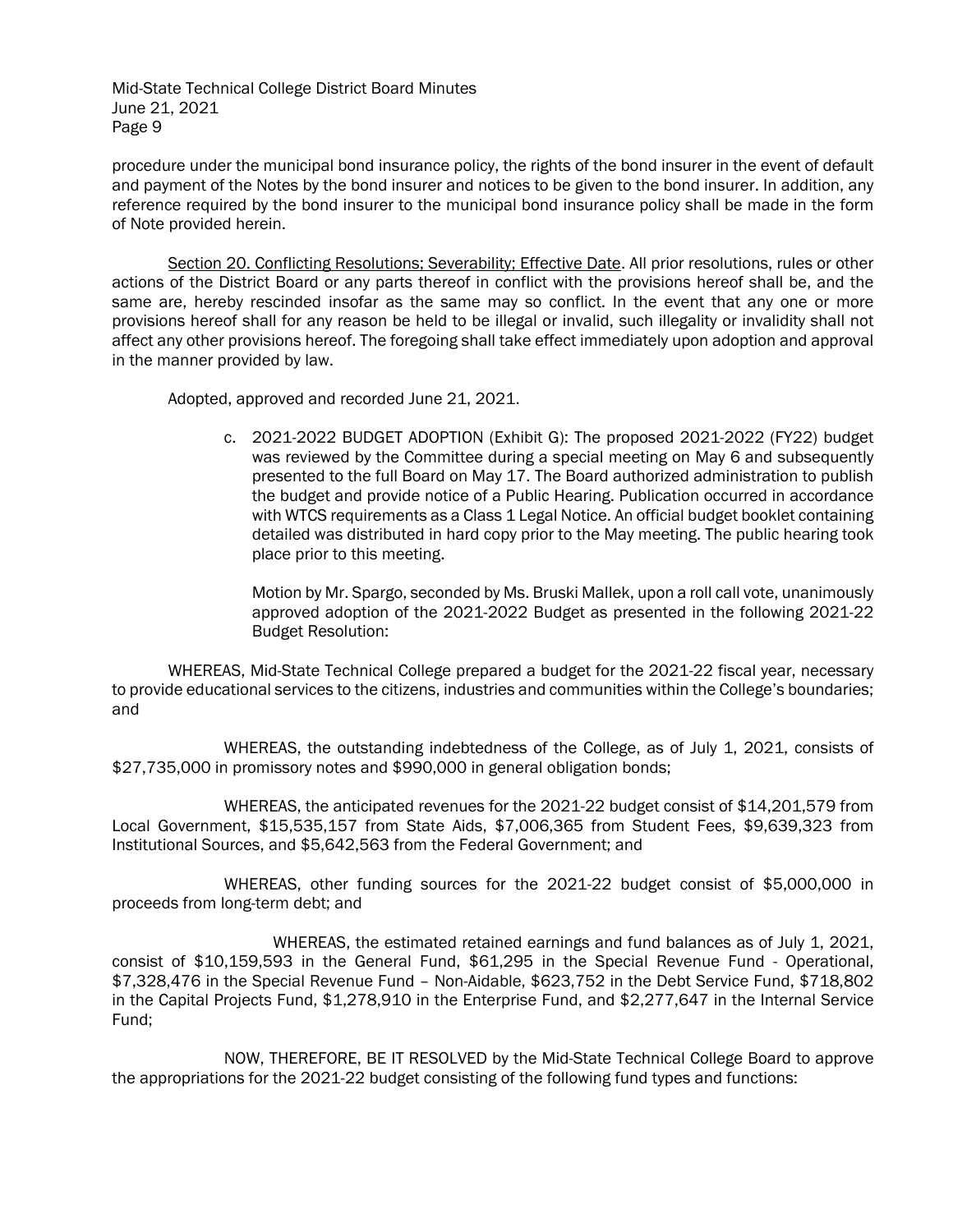> In the General Fund - \$18,488,468 for Instruction, \$1,192,854 for Instructional Resources, \$4,237,312 for Student Services, \$5,417,290 for General Institutional, and \$2,210,601 for Physical Plant;

> In the Special Revenue Fund – Operational - \$1,025,539 for Instruction and \$25,463 for Physical Plant;

> In the Special Revenue Fund - Non-Aidable - \$5,146,989 for Student Services and \$289,171 for General Institutional;

> In the Capital Projects Fund - \$1,858,323 for Instruction, \$106,350 for Instructional Resources, \$95,080 for Student Services, \$1,031,717 for General Institutional, and \$1,976,475 for Physical Plant;

In the Debt Service Fund - \$6,723,465 for Physical Plant;

In the Enterprise Fund - \$1,253,694 for Auxiliary Services; and,

In the Internal Service Fund - \$6,461,500 for Auxiliary Services.

BE IT FURTHER RESOLVED that the approval includes any modifications to the 2021-22 budget resulting from public input during the Public Hearing, and formally endorsed by the board.

BE IT FURTHER RESOLVED that this 2021-22 budget be submitted, as approved, to the Wisconsin Technical College System Board prior to July 1, 2021, as required by State Statutes 38.12(5m).

- d. FINANCE IMPLICATIONS FOR TOPICS IN OTHER COMMITTEES: No topics discussed.
- 2. ACADEMIC & STUDENT SERVICES COMMITTEE Betty Bruski Mallek
	- a. SALESFORCE RFP RESULTS: To enhance the college's current instance of Salesforce, increase efficiencies, allow for targeted and personalized communications as well as increase communications, a request for proposals was issued. Following group evaluation of three proposals, a recommendation to award contract to Foundation Partners was made.

Motion by Ms. Bruski Mallek, seconded by Ms. Crass, upon a roll call vote, unanimously awarded contract with Foundation Partners in the amount of \$318,625.00

#### 3. HUMAN RESOURCES & EXTERNAL RELATIONS COMMITTEE

a. CAMPAIGN SPONSORSHIP UPDATE: Mid-State's Advanced Manufacturing, Engineering Technology and Apprenticeship Center campaign continues. As of the meeting date, over \$3,000,000 (plus \$1,500,000 from Mid-State) has been raised to support the project. Upon reaching \$5,000,000 – a public campaign will begin. Administration aims to bring the project to the board in March 2022 for approval. Campaign meetings continue to support campaign chairs and the overall project.

#### J. COMMITTEE-OF-THE-WHOLE

No Committee-of-the-Whole was held.